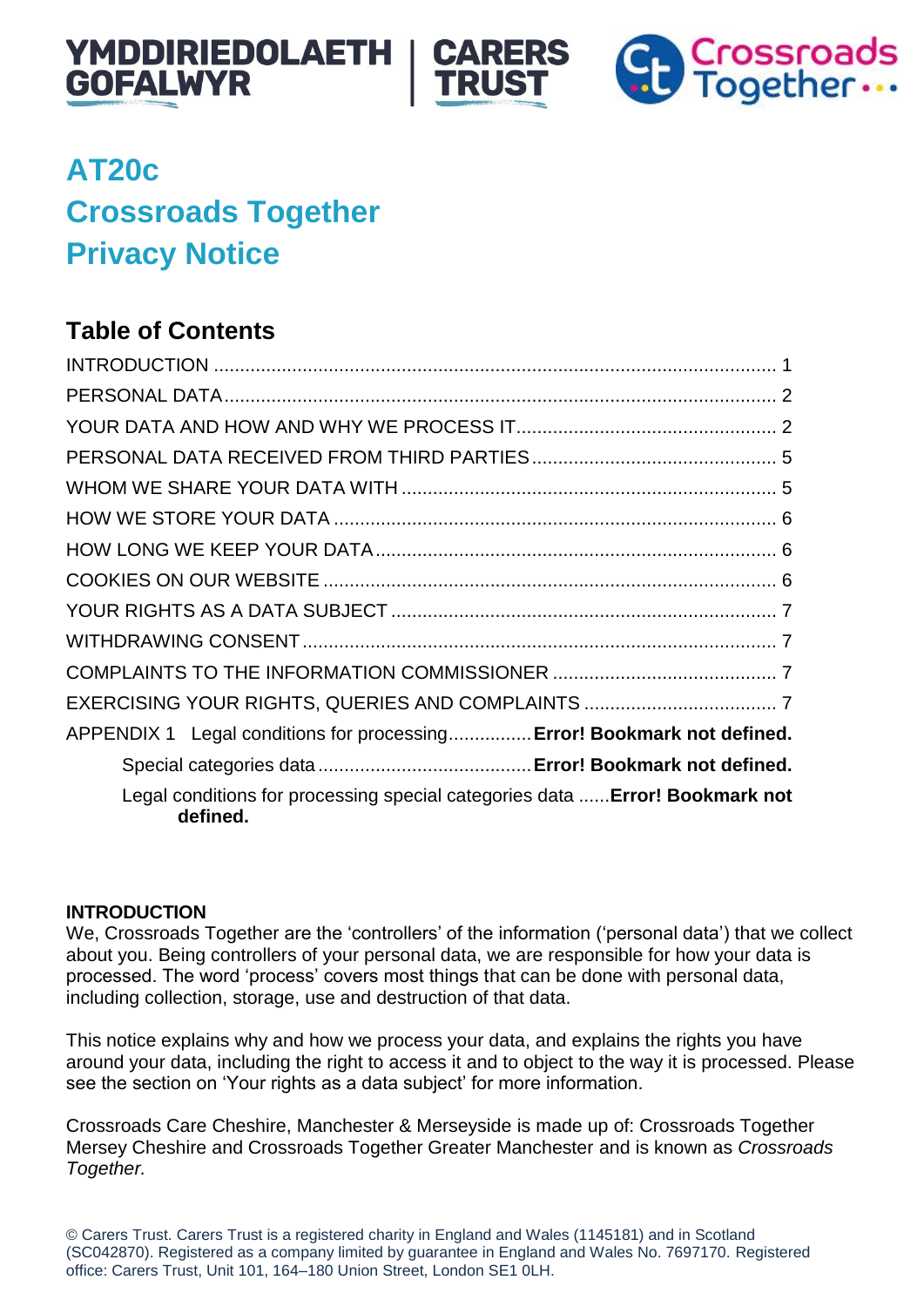We are a charity and our contact details are:

| Address:          | Head Office Overton House, West Street Congleton CW12 1JY |
|-------------------|-----------------------------------------------------------|
| Email:            | help@crossroadstogether.org.uk                            |
| Telephone number: | 0333 323 1990                                             |

Our Data Protection lead is Martine Sizer, Quality & Compliance Officer whom you can contact at martine.sizer@crossroadstogether.org.uk if you have any queries about this notice or anything related to data protection.

#### <span id="page-1-0"></span>**PERSONAL DATA**

'Personal data' is any information that relates to a living, identifiable person. This data can include your name, contact details, and other information we gather as part of our relationship with you.

It can also include 'special categories' of data, which is information about a person's race or ethnic origin, religious, political or other beliefs, physical or mental health, trade union membership, genetic or biometric data, sex life or sexual orientation. The collection and use of these types of data is subject to strict controls. Similarly, information about criminal convictions and offences is also limited in the way it can be processed.

We are committed to protecting your personal data, whether it is 'special categories' or not, and we only process data if we need to for a specific purpose, as explained below. We collect your personal data mostly through our contact with you, and the data is usually provided by you, but, in some instances, we may receive data about you from other people or organisations. We will explain when this might happen in this Notice.

# <span id="page-1-1"></span>**YOUR DATA AND HOW AND WHY WE PROCESS IT**

In general terms, we process your data in order to manage our relationship with you. The table below lists more specific purposes for processing your data, and the legal basis for each type of processing.

| Data processing                                                                                                                                                                                                                                                                                                                                                                  | Legal basis for processing                                                                                                                                                                                                                                                                                                                                                                                                                |
|----------------------------------------------------------------------------------------------------------------------------------------------------------------------------------------------------------------------------------------------------------------------------------------------------------------------------------------------------------------------------------|-------------------------------------------------------------------------------------------------------------------------------------------------------------------------------------------------------------------------------------------------------------------------------------------------------------------------------------------------------------------------------------------------------------------------------------------|
| 1. Data we collect when you use our<br>services. This will include, as a minimum;<br>name, address, telephone number,<br>mobile number, email address, D.O.B<br>plus any other information required by<br>the regulator or the organisation<br>funding your service.<br>We may also collect information<br>about the person or organisation<br>paying for your care if relevant. | 1. Processing is carried out in the<br>course of legitimate activities<br>and is necessary for the<br>performance of a contract of<br>which the data subject is party<br>to. As we provide regulated<br>care services we are also<br>regulated by CQC, the Care Act<br>and Safeguarding procedures.<br>If you choose not to give us<br>this personal information, it<br>may delay or prevent us from<br>fulfilling our contract with you. |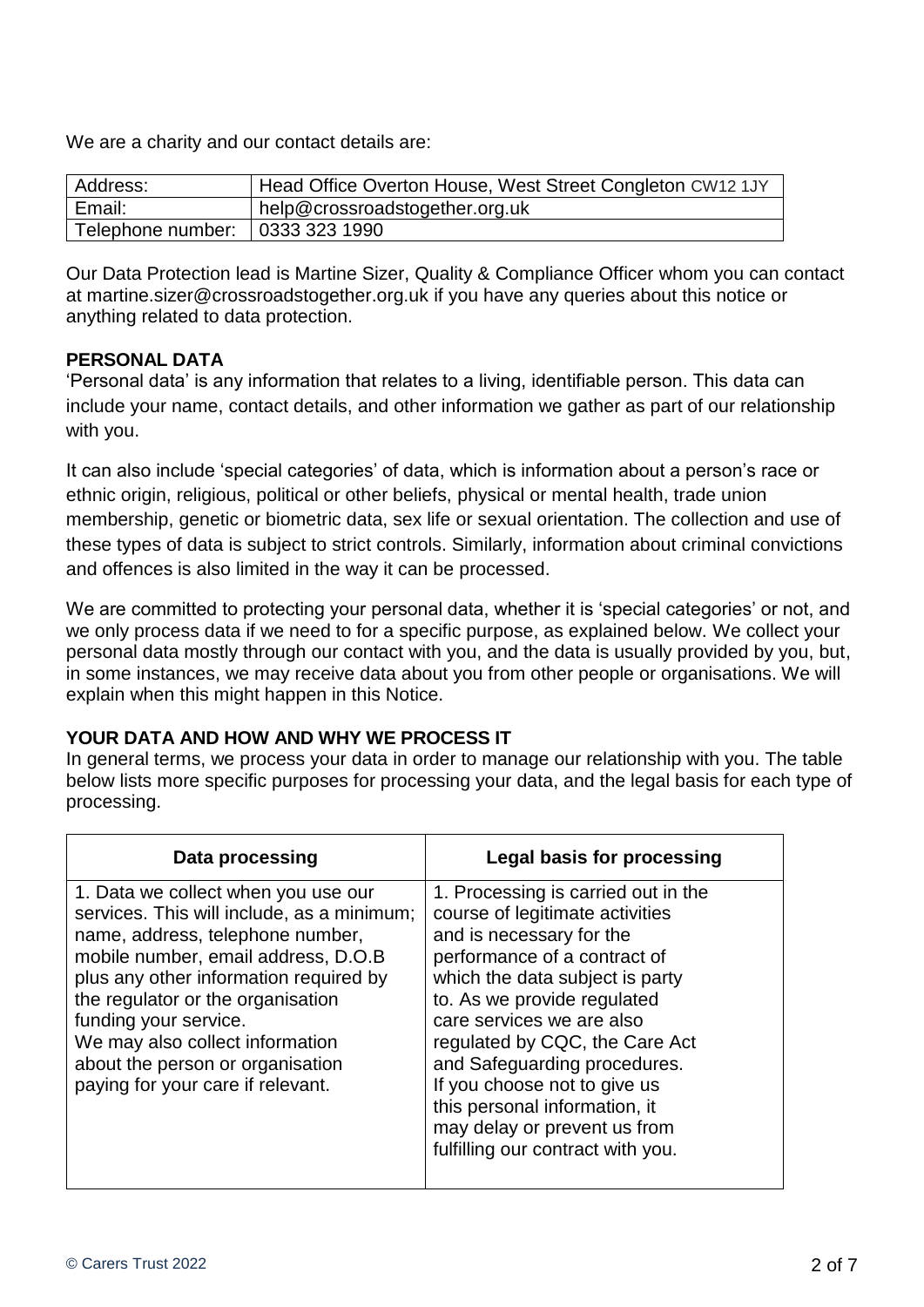2. Special Categories of data we collect when you use our services. This will include Health conditions, disabilities, ethnicity, gender, sexual orientation, nationality, religion.

3. Special Categories of data we collect when you use our services Next of kin and/or Carers details.

This will include Name, Address, Telephone number, mobile number, email address, D.O.B

4. Data we collect from 3rd Parties to enable you to access our services This will include some or all of the data listed in 1-3 of the above

5. Information we share for monitoring purposes with 3rd Parties to enable you to access our services This can/will include some or all of the data listed in 1-3 of the above

2. Processing is carried out in the course of legitimate activities and is necessary for the performance of a contract of which the data subject is party to. As we provide regulated care services we are also regulated by CQC, the Care Act and Safeguarding procedures. If you choose not to give us this personal information, it may delay or prevent us from fulfilling our contract with you.

3. Processing is carried out in the course of legitimate activities and is necessary for the performance of a contract of which the data subject is party to. As we provide regulated care services we are also regulated by CQC, the Care Act and Safeguarding procedures. If you choose not to give us this personal information, it may delay or prevent us from fulfilling our contract with you

4. Processing is carried out under article 6 and 9 of the GDPR, in the course of legitimate activities and is necessary for the performance of a contract with a local authority, Health authority, or funding source.

As we provide regulated care services we are also regulated by CQC, the Care Act and Safeguarding procedures.

If you choose not to give us this personal information, it may delay or prevent us from fulfilling our contract with you.

5. Processing is carried out under article 6 and 9 of the GDPR, in the course of legitimate activities and is necessary for the performance of a contract with a local authority, Health authority, or funding source.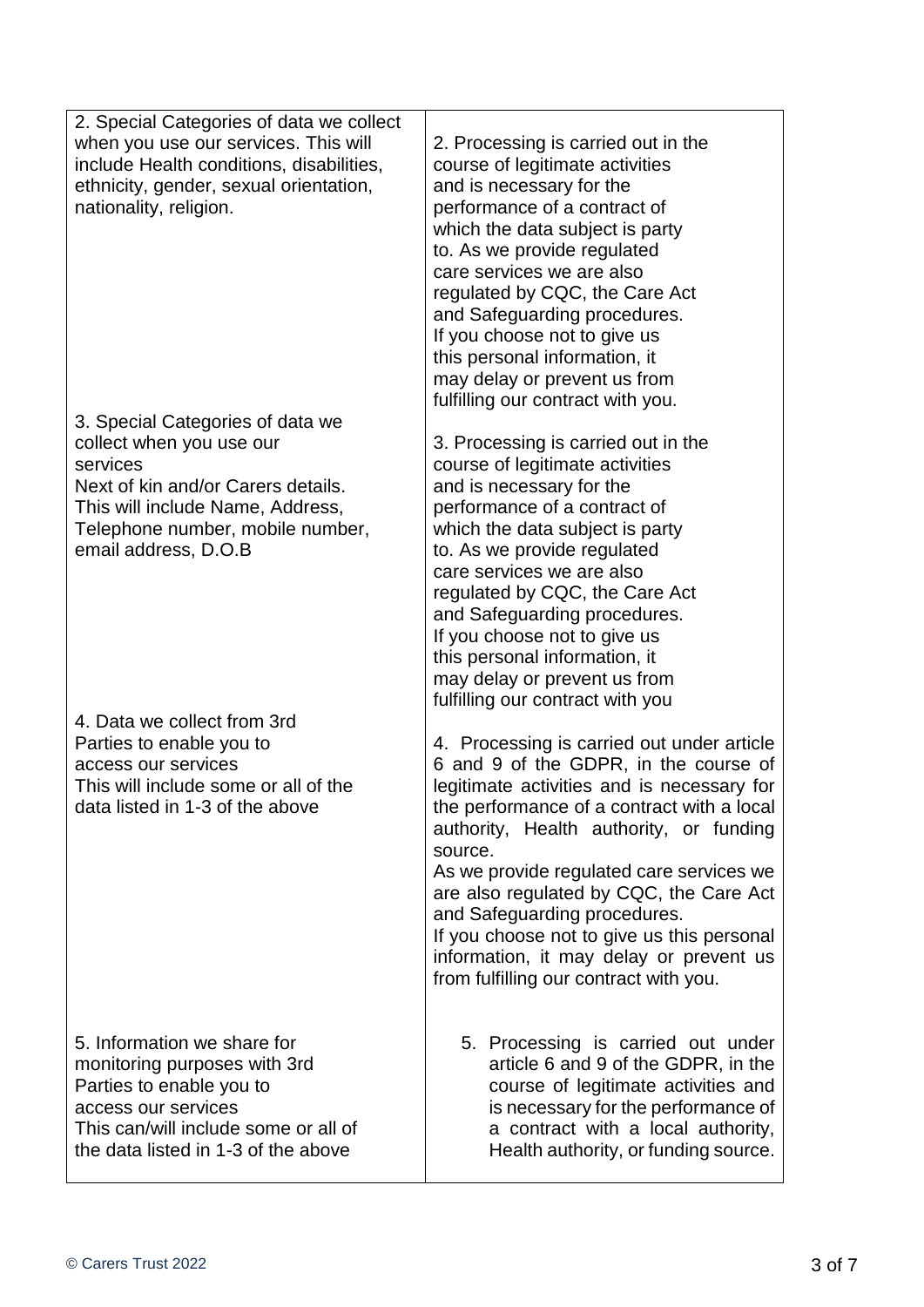| 6. Distribution Lists – if you have<br>used our services previously<br>we will hold your contact<br>information for a period of one<br>year after the contract with<br>you has ceased.                                                                                                                                                                                                                                                                                                                                                                                                                                                                    | As we provide regulated care<br>services we are also regulated by<br>CQC,<br>Care<br>Act<br>the<br>and<br>Safeguarding procedures.<br>If you choose not to give us this<br>personal information, it may delay<br>or prevent us from fulfilling our<br>contract with you.<br>6. Processing is carried out as a<br>legitimate interest for use of<br>our services in the future.<br>Once the year after contract is<br>met this will be processed on<br>a consent basis. |
|-----------------------------------------------------------------------------------------------------------------------------------------------------------------------------------------------------------------------------------------------------------------------------------------------------------------------------------------------------------------------------------------------------------------------------------------------------------------------------------------------------------------------------------------------------------------------------------------------------------------------------------------------------------|------------------------------------------------------------------------------------------------------------------------------------------------------------------------------------------------------------------------------------------------------------------------------------------------------------------------------------------------------------------------------------------------------------------------------------------------------------------------|
| Information sharing<br>For the purpose of sharing<br>information, newsletters and<br>updated service information                                                                                                                                                                                                                                                                                                                                                                                                                                                                                                                                          | Processing will be applied on a<br>consent basis only, annually.<br>Information will only be shared with<br>those that 'opt in                                                                                                                                                                                                                                                                                                                                         |
| Website and Social Media<br>We collect cookies from our website<br>and social media platforms.<br>Cookies are small computer files<br>that get sent down to your PC, tablet<br>or mobile phone by websites when<br>you visit them. They stay on your<br>device and get sent back to the<br>website they came from, when you<br>go there again. Cookies store<br>information about your visits to that<br>website, such as your choices and<br>other details. Some of this data does<br>not contain personal details about<br>you or your business, but it is still<br>protected by this Privacy Notice<br>Photographs<br>We use photographs for promotion | For further information with regards<br>to cookies, please refer to our<br><b>Cookies Policy</b><br>Processing will be applied on a<br>consent basis only, annually.                                                                                                                                                                                                                                                                                                   |
| of events that have taken place on<br>our website or social media, which<br>can capture data subjects.                                                                                                                                                                                                                                                                                                                                                                                                                                                                                                                                                    |                                                                                                                                                                                                                                                                                                                                                                                                                                                                        |

At times, we may further process data that we have already collected. We will only do this if the new purpose for processing it further is compatible with the original purpose for which it was collected. We will tell you about any further processing before carrying it out*.*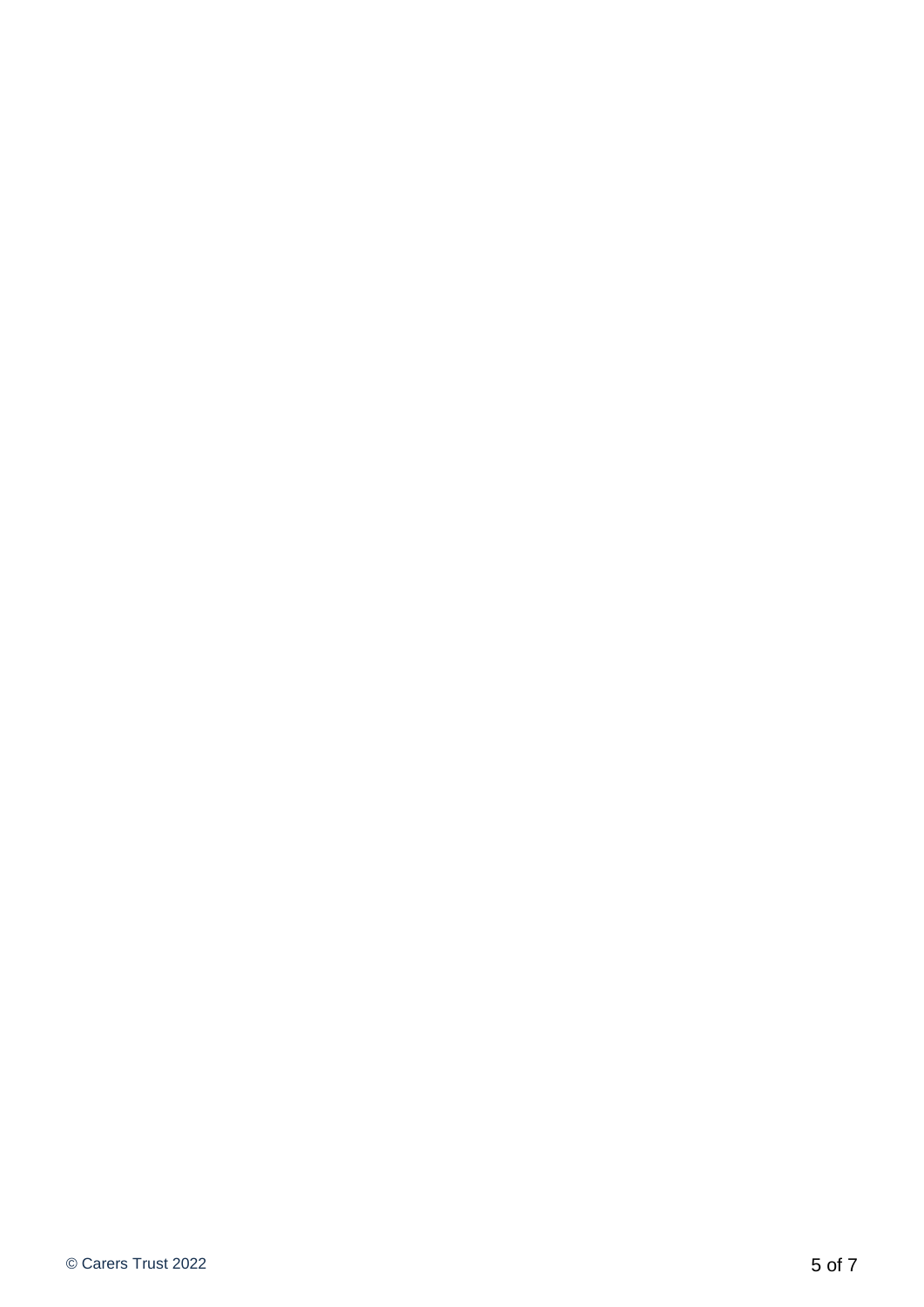# **PERSONAL DATA RECEIVED FROM THIRD PARTIES**

Below is a list of your personal data that we may receive from other people / organisations.

| Data                                     | <b>Source</b>                            |
|------------------------------------------|------------------------------------------|
| Data we collect from 3rd                 | <b>Manchester City Council</b>           |
| Parties to enable you to                 | <b>Salford City Council</b>              |
| access our services                      | <b>Bury Council</b>                      |
| This will include some or all of the     | Stockport Metropolitan Borough Council   |
| data listed in 1-3 of the above.         | <b>Trafford Council</b>                  |
| Carers or Cared for details -            | <b>Bolton Council</b>                    |
| This will include Name, Address, Contact | <b>Liverpool City Council</b>            |
| Number, Email Address, Date of Birth,    | <b>Cheshire East Council</b>             |
| Marital Status Next of Kin/Emergency     | <b>Cheshire West and Chester Council</b> |
| Contact, GP Surgery and Special          |                                          |
| Categories which include Health          | <b>Clinical Commissioning Groups</b>     |
| Conditions, Disabilities, Ethnicity,     | Other healthcare professionals, GPs,     |
| Gender, Sexual Orientation Nationality,  | Schools                                  |
| <b>Religion, Current Education</b>       | Referrals from other voluntary           |
| Details.                                 | organisations                            |
|                                          | e.g. Alzheimer's Society, Age UK         |
|                                          | Self-referral from Carers and/or Cared   |
|                                          | for,                                     |
|                                          | <b>Family &amp; Friends</b>              |

#### <span id="page-5-0"></span>**WHOM WE SHARE YOUR DATA WITH**

For some processing purposes we share your data with third parties. Below is a list of the information we may share with external recipients, and for what purpose:

| Recipients of your data                 | <b>Purpose for sharing</b>                  |
|-----------------------------------------|---------------------------------------------|
| <b>Local Authorities</b>                | To protect the vital interests of the data  |
| Clinical Commissioning Groups.          | subject and for the performance of a        |
| Other Health care professionals         | contract of which the data subject is party |
| <b>Schools</b>                          | to. Also, for the compliance with a legal   |
| Other universal services in the local   | obligation.                                 |
| community                               |                                             |
| Care We Share                           |                                             |
| CQC – The data we share may include     |                                             |
| Carers or                               |                                             |
| Cared for details - Name, Address,      |                                             |
| Contact                                 |                                             |
| Number, Email Address, Date of Birth,   |                                             |
| Marital Status, Next of Kin/Emergency   |                                             |
| Contact, GP Surgery and Special         |                                             |
| Categories                              |                                             |
| which include Health Conditions,        |                                             |
| Disabilities, Ethnicity, Gender, Sexual |                                             |
| Orientation, Nationality, Religion.     |                                             |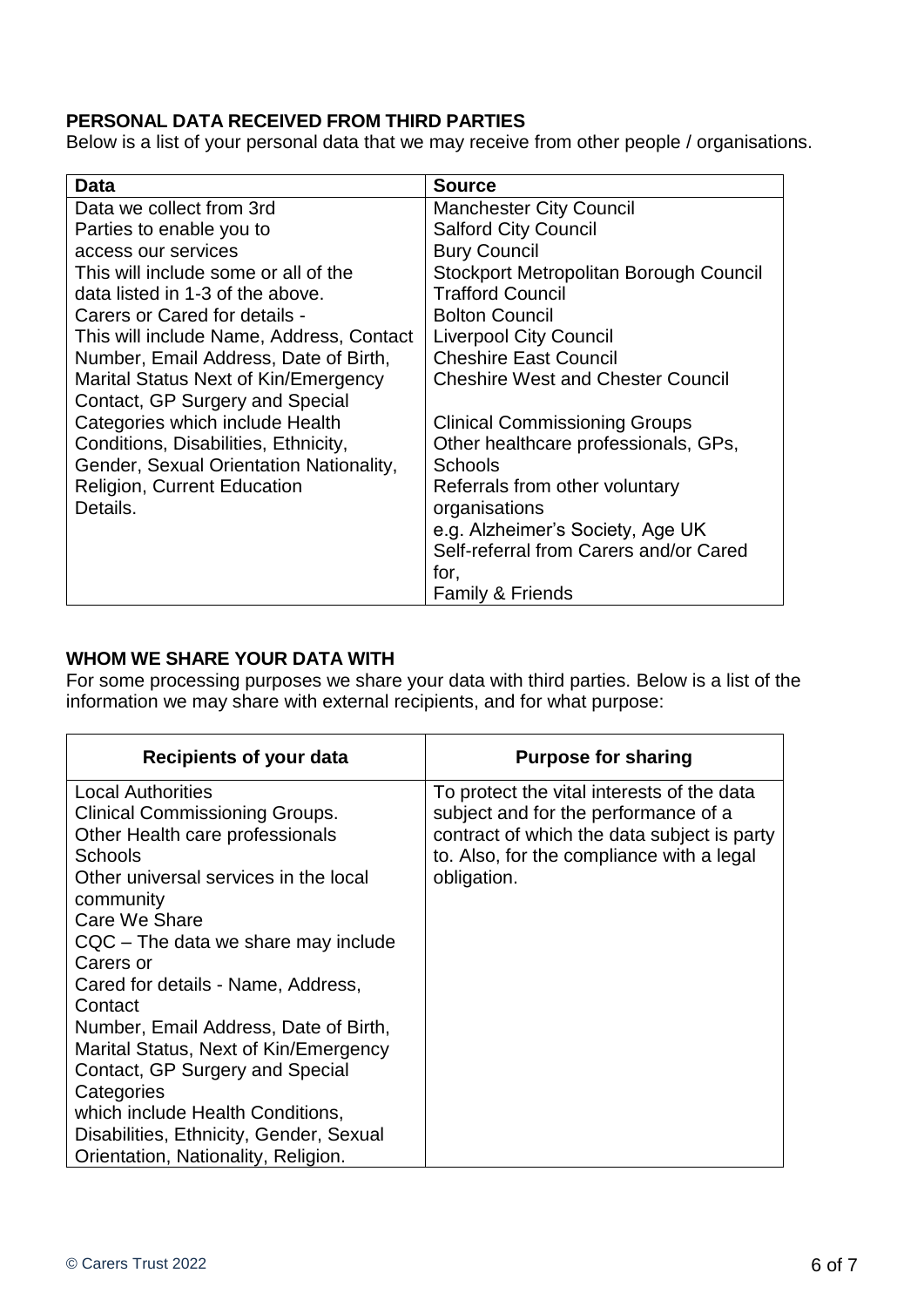| Database and Software provider -          | To facilitate payment of salaries, meet |
|-------------------------------------------|-----------------------------------------|
| This is electronic data that includes all | various contract obligations and to     |
| personal data held on the all data        | ensure we are safeguarding the storage, |
| subjects                                  | access                                  |
|                                           | and availability of all data held.      |

#### <span id="page-6-0"></span>**HOW WE STORE YOUR DATA**

Your personal data is held in both hard copy and electronic formats.

Electronic data, including emails, is stored on our servers, which are located in the UK on our software suppliers' servers.

#### <span id="page-6-1"></span>**HOW LONG WE KEEP YOUR DATA**

We will only retain your personal information for as long as necessary to fulfil the purposes we collected it for, including for the purposes of satisfying any legal or reporting requirements. Information about how long we process your data for can be found in our [data retention](file://///cccsvr/Operations%20Quality%20&%20Compliance/Policies/Operational%20Policy%20Framework/A%20Service%20Management/Data%20retention%20and%20destruction%20schedule.xls)  [schedule.](file://///cccsvr/Operations%20Quality%20&%20Compliance/Policies/Operational%20Policy%20Framework/A%20Service%20Management/Data%20retention%20and%20destruction%20schedule.xls)

Some retention periods are based on legal requirements, while others take into account practical needs to keep the data.

Once the applicable retention period expires, unless we are legally required to keep the data longer, or there are important and justifiable reasons why we should keep it, we will securely delete the data.

#### <span id="page-6-2"></span>**COOKIES ON OUR WEBSITE**

Cookies are small files that websites store on your computer and that contain various types of information about your visit to a website. They are not viruses or malicious software, but they are generally aimed at providing you with a good experience when browsing a site by, for example, remembering your preferences so that you do not need to reset them every time you visit the website.

Cookies can record information about how you browse the internet. They can, therefore, be used by websites to advertise goods and services which, based on your browsing history, are similar to goods and services you have previously searched online. This is why some users reject or delete cookies.

Cookies normally expire after a length of time, which can vary from a few minutes to more than a year. Some cookies are 'session cookies' that are deleted when you close your internet browser or after a period of inactivity. Others are 'persistent cookies' that remain on your computer until their expiration date.

We do not store cookies on your computer without your consent, unless they have the sole purpose of carrying out the transmission of communications or they are strictly necessary for providing an online service.

You may restrict or block cookies that are set by any website through your browser settings. Your browser settings also allow you to clear your browsing history and delete cookies.

Information about how you can do this can be found on this link [https://ico.org.uk/for-the](https://ico.org.uk/for-the-public/online/cookies)[public/online/cookies.](https://ico.org.uk/for-the-public/online/cookies) Mobile devices may have their own settings and you need to refer to the